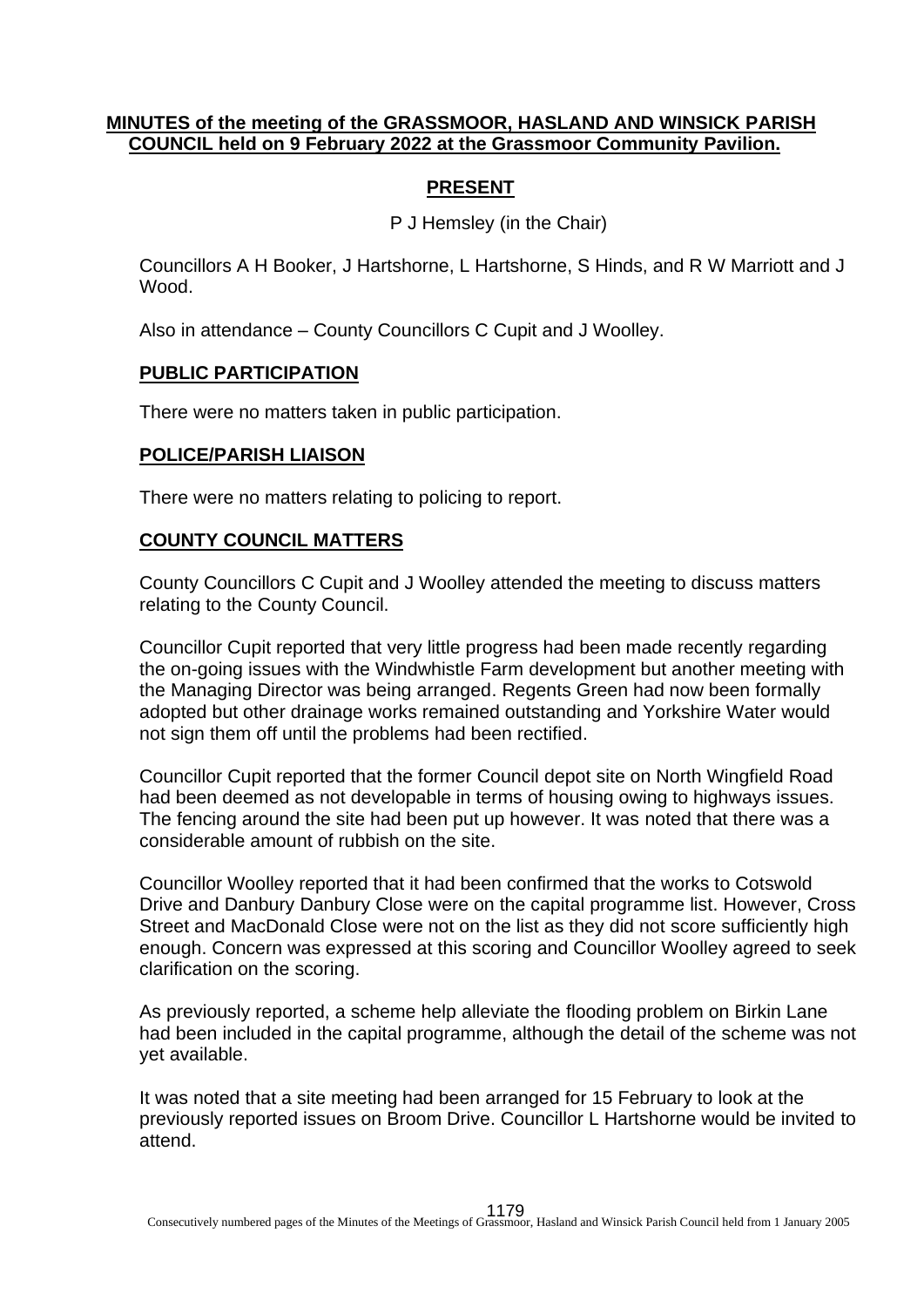# **DISTRICT COUNCIL MATTERS**

Councillor L Hartshorne reported that the District Council had agreed to increase their Council Tax requirement by 2.58% which would add £4.99 per month to a Band D property. Council rents had also increased by 4.1% although it was noted that this was a national government issue.

The District Council had also adopted a District-wide Parking Strategy which included provision on Broom Drive. Concerns over parking on Tennyson Way were raised and noted.

### **3765. APOLOGIES FOR ABSENCE**

Apologies for absence were received on behalf of Councillor M Durrant, E A Hill, J Marriott and B Uknighted.

### **3766. DECLARATION OF MEMBERS INTERESTS**

Councillors L Hartshorne, P Hemsley, S Hinds and J Wood declared personal interests in the item relating to Grassmoor Community Centre as members of the Community Centre Management Committee (Minute no. 3770 refers). Councillor A H Booker declared an interest in the same item as his wife was an employee of the Community Centre. Councillor L Hartshorne declared a personal interest in Planning Matters (Minute no. 3781) as a member of North East Derbyshire District Council Planning Committee.

**3767. MINUTES RESOLVED** that the Minutes of the meeting of the Parish Council held on 12 January 2022 be confirmed as a correct record and signed by the Chair.

### **3768. ACCOUNTS FOR PAYMENT**

The Responsible Financial Officer presented for information, details of receipts and payments to 1 February 2022 which showed an overall balance of £136,856.94. The bank reconciliation had been circulated to every member by email.

It was agreed that payments be authorised as detailed below: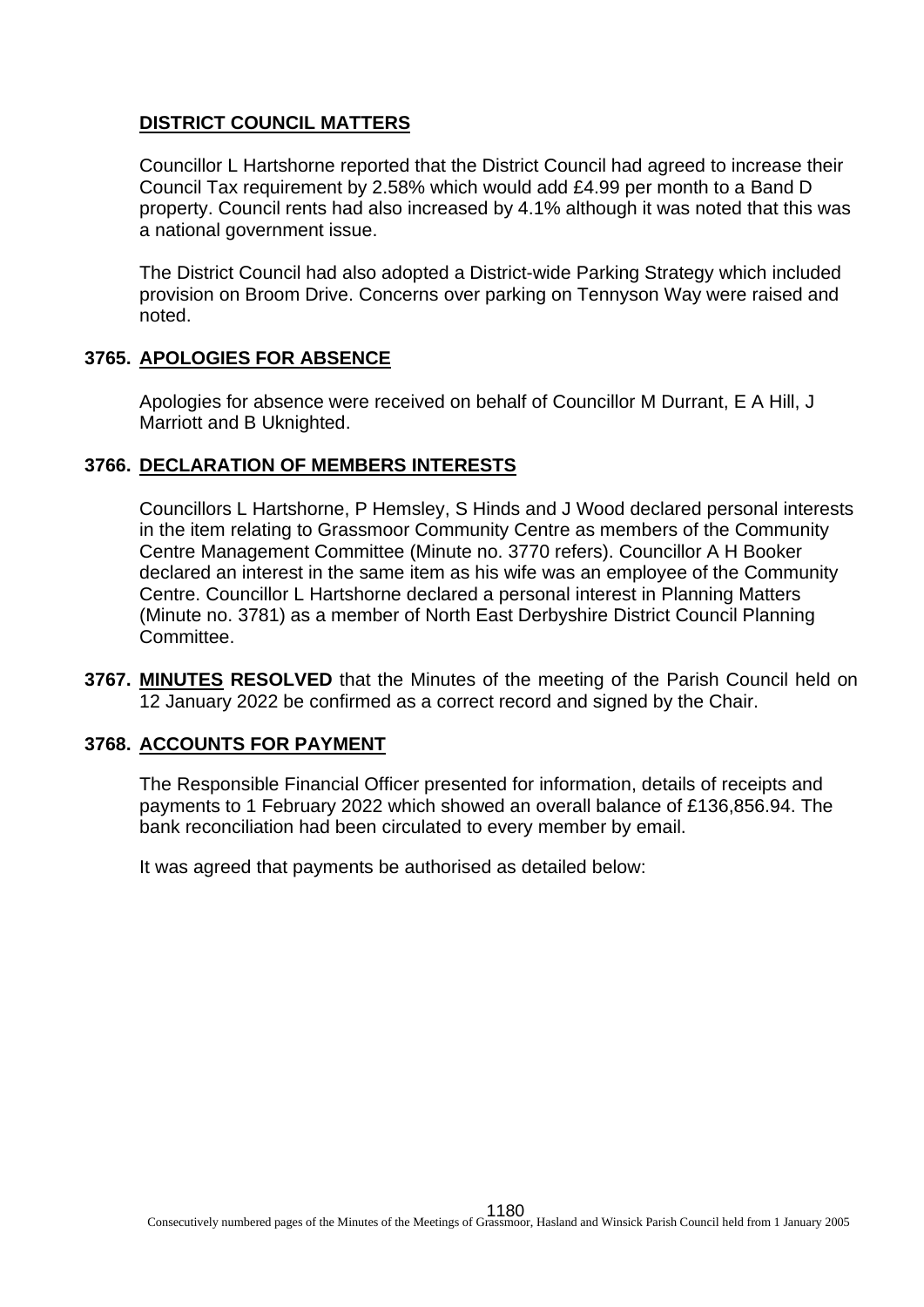|             |                       |                       |                  |              | <b>VAT</b>    |
|-------------|-----------------------|-----------------------|------------------|--------------|---------------|
| <b>Date</b> | <b>Payee</b>          | <b>Details</b>        | <b>Reference</b> | <b>TOTAL</b> | <b>Inputs</b> |
| 03.01.22    | <b>BT</b>             | Pavilion              | 100DD            | £98.28       | £16.38        |
| 06.01.22    | <b>Npower</b>         | Park Lighting/CCTV    | 101BACS          | £31.55       | £1.50         |
| 28.01.22    | <b>Elliot Mather</b>  | <b>GCC</b> lease      | 102BACS          | £912.00      | £0.00         |
| 28.01.22    | R Hancock             | Pavilion kitchen      | 103BACS          | £750.00      | £0.00         |
| 28.01.22    | <b>Furness Fires</b>  | Pavilion kitchen      | 104BACS          | £200.00      | £0.00         |
|             | Information           |                       |                  |              |               |
| 28.01.22    | Commissioner          | Annual fee            | <b>DD</b>        | £35.00       | £0.00         |
| 28.01.22    | <b>NEDDC</b>          | Dog Bins to Dec       | 105BACS          | £877.50      | £146.25       |
|             | <b>Business</b>       | Waste water           |                  |              |               |
| 28.01.22    | <b>Stream</b>         | pavilion              | 106DD            | £44.84       | £0.00         |
| 28.01.22    | <b>Water Plus</b>     | Pav supply            | DD               | £165.79      | £0.00         |
| 28.01.22    | R Ackrill             | <b>Conference Mic</b> | 107BACS          | £129.99      | £0.00         |
| 01.02.22    | <b>Staff Salaries</b> | January               | 108BACS          | £2,051.64    | £0.00         |
| 01.02.22    | <b>HMRC</b>           | <b>PAYE January</b>   | 108BACS          | £65.08       | £0.00         |
| 11.02.22    | <b>PWLB</b>           | Loan repayment        | DD               | £2,733.91    | £0.00         |
| 01.02.22    | L Hartshorne          | Pavilion              | 109BACS          |              | £150.00       |
| 07.02.22    | BT                    | Pavilion              | 110DD            |              | £98.28        |
| 09.02.22    | A Ward                | Refuse sacks          | 111BACS          |              | £10.00        |
|             | <b>Business</b>       |                       |                  |              |               |
| 17.02.22    | <b>Stream</b>         | Waste water           | 112DD            |              | £42.70        |

#### **RESOLVED** to (a) note the report;

(b) agree the bank reconciliation and the summary of receipts and payments to 1 February 2022; and

(c) approve the payment of accounts as detailed above.

### **3769. CHAIR'S ANNOUNCEMENTS**

There were no Chair's announcements.

### **3770. GRASSMOOR COMMUNITY CENTRE**

The Clerk was very pleased to report that Michelle Woodall had been appointed to the position of Community Facilities Manager and was due to commence her duties on 7 March 2022.

The Clerk confirmed that the proposed sale of the Little Learners had unfortunately fallen through. Prospective new owners were being sought.

It was noted that Andrew Mallender had been nominated by Big local as their representative on the Community Centre Management Committee.

**RESOLVED** to note the report.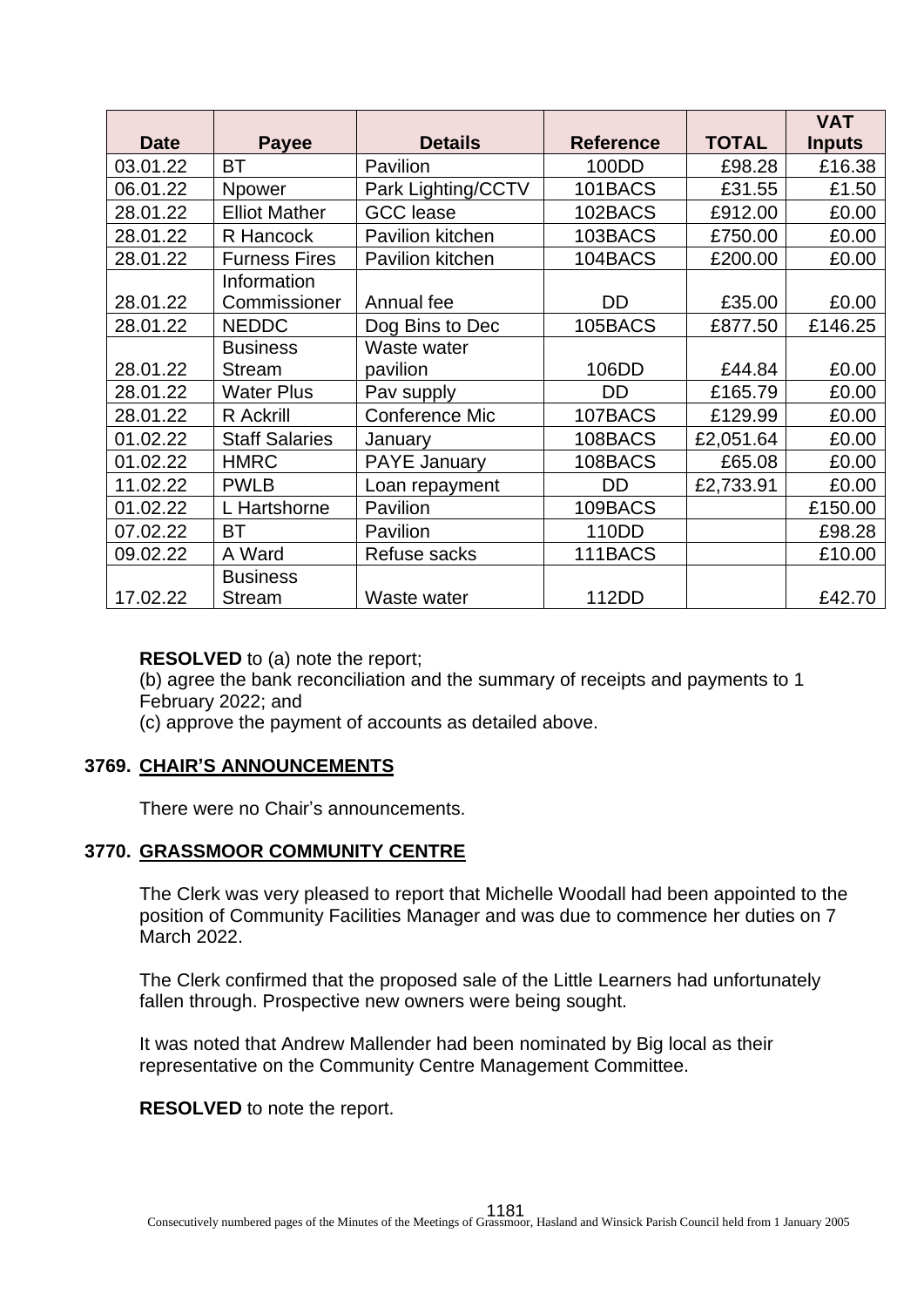## **3771. BARNES PARK AND WINSICK PARK**

The Clerk reported that the District Council had appointed Jack Beardsmore as the new Streetscene Co-ordinator for the area. As there were several outstanding matters relating to works in the Park, the Clerk suggested that a site meeting be arranged with Jack to go through them in detail.

The Clerk reminded the Council that concerns had been raised at the last meeting over the planting of new trees close to the Pavilion which could cause potential root damage. The meeting to be held to discuss the issue had not yet taken place.

It was reported that the Big Local Green and Open Spaces Working Group were potentially looking at a project to provide new play equipment in Winsick Park. This was separate to the potential project to provide additional equipment in Barnes Park.

The Clerk reported that the Don River Catchment Trust had provided a plan of the known water flows on Barnes Park. This may come in useful when looking at the flooding issue.

**RESOLVED** to (a) note the report; and

(b) arrange a site visit to look at the outstanding work items in Barnes Park.

# **3772. CCTV**

The Clerk reported that he was still having connectivity issues with the CCTV system. It was believed that this was due to an intermittent signal to the CCTV server in the Community Centre. NW Systems were coming to undertake the annual maintenance visit and the problem would be looked in to then. NW Systems also intended to fit the SD cards to the cameras at the Pavilion during the maintenance visit.

The Clerk had received several requests for footage. Whilst he was unable to view or copy the footage, NW Systems had been able to provide it.

The Clerk had not heard back from ASI regarding using SD cards in the cameras at Winsick which may be a more cost-effective option.

**RESOLVED** to note the report.

### **3773. MILL LANE ALLOTMENTS**

The Allotment Association had reported that they had recently held their AGM and that there were no changes to the Committee or the allotment rules. The Committee would be making regular checks on site to make sure rubbish was removed from site rather than being allowed to build up. The Committee were also looking at ways in which water usage could be reduced. All plots were currently in use.

The Allotments were intending to hold a garden party for local residents on Monday 2 May. They had received funding from Rykneld Homes Neighbourhood Improvement Budget to upgrade the pathway from the gateway to the shop.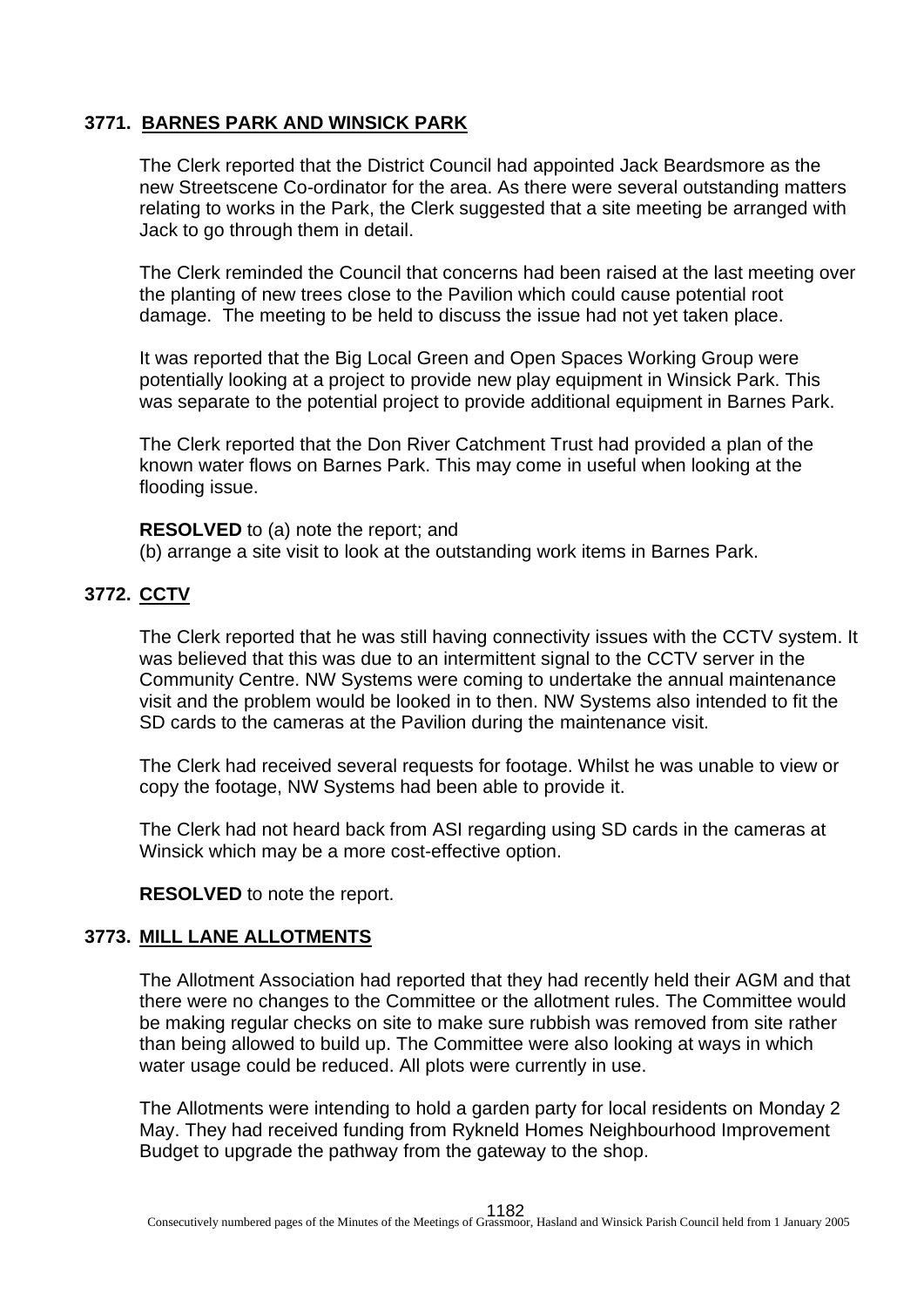**RESOLVED** to note the report.

## **3774. GILL LANE ALLOTMENTS**

There were no matters relating to Gill Lane Allotments to report.

**RESOLVED** to note the report.

## **3775. GRASSMOOR LAGOONS, AVENUE WASHLANDS AND COUNTRY PARK**

It was reported that the previously closed area in the Lagoons was now open and the fencing had been removed except for that on the side of the Golf Club. The Parish Council wished to thank Councillor L Hartshorne for his efforts to ensure that Lagoon's area had been opened. It was noted that Skylarks were nesting in the area and signs asking dog owners to keep dogs on leads had been put up.

It was noted that some issues had arisen with the designers of the wetland project which meant that there would be some delays to the project.

**RESOLVED** to note the report.

# **3776. BIG LOCAL**

The Clerk reported that the Grassmoor Past and Present Group had put forward a proposal to relocate the old colliery winding wheel from the site of the former NCB Training Centre to "four bob row" near the entrance to the Golf Club. This would form the start of a heritage trail through the golf course and onto the Country Park. Whilst the project was obviously in its very early stages of development, the Parish Council agreed to support the idea in principle at this stage.

**RESOLVED** to support in principle, the project to relocate the pit wheel.

### **3777. BARNES PARK PROJECT**

The Clerk reported that the revised draft revised 5-year Business Plan had been agreed by the OMG on 10 January 2022 and would be presented to the Big local Partnership Board on 17 February. The Plan set out the overall development of the Pavilion over the next five years commencing January 2022 and it explained the difficulties in opening a new facility in the middle of a global pandemic. On a positive note, however, the Plan also set out targets and extended targets with an emphasis very much on joint working with the Community Centre. It was stressed that the Parish Council would retain ownership of the Pavilion.

The Clerk reported that the kitchen had now been completed with the additional cupboards having been fitted. The issue with the solar panels was on-going with problems with the meter readings from the smart meter.

As had already been reported, Michelle Woodall had been appointed to the position of Community Facilities Manager which included 4 hours per week managing the Pavilion. It would be a priority for Michelle to ensure that the Pavilion was fully operational as soon as possible.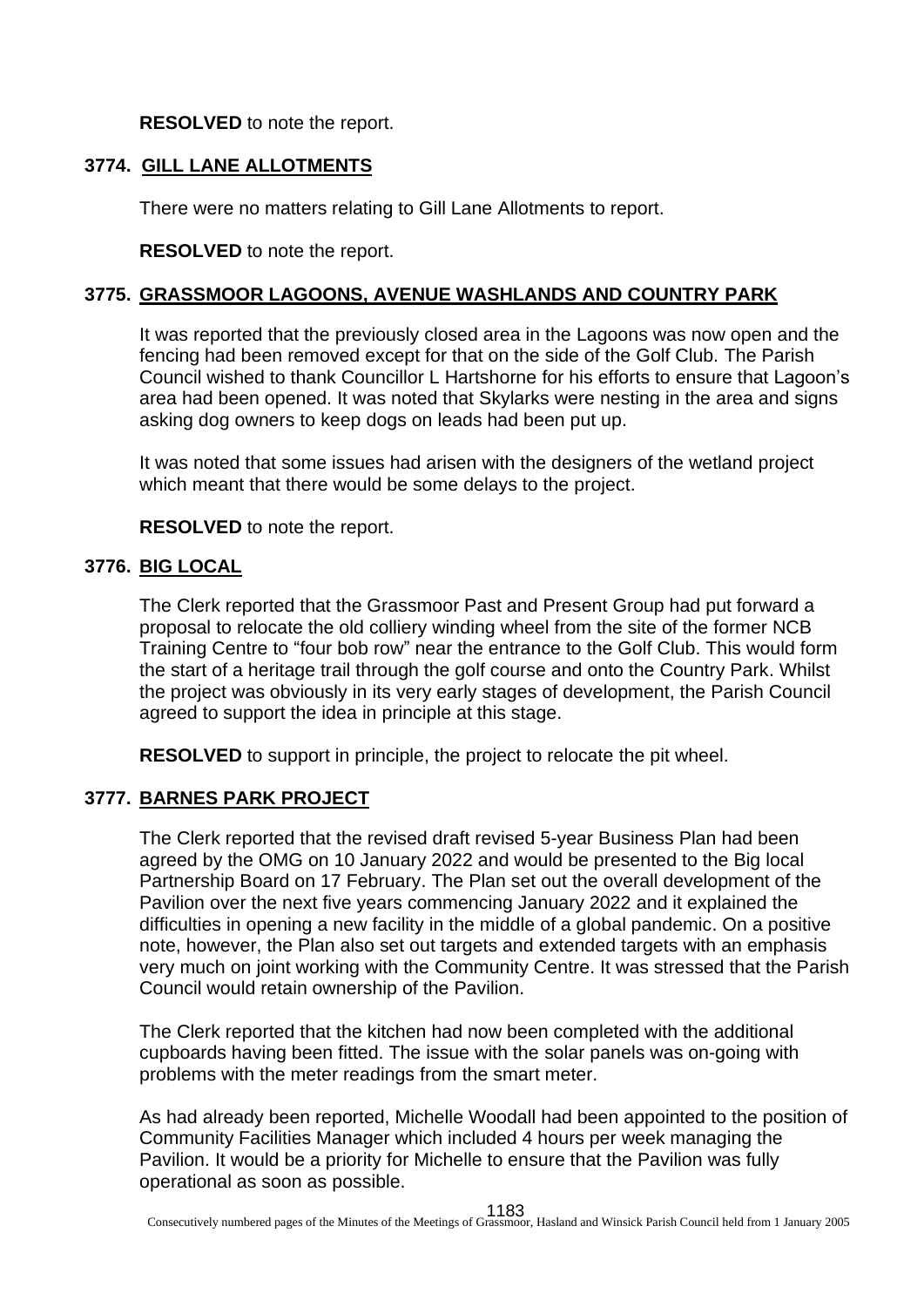The District Council had confirmed that the Pavilion would be used as the local polling station for future elections.

Parking was an issue for the Pavilion and the OMG had committed to look at solutions to this problem.

**RESOLVED** to note the report.

### **3778. CLIMATE CHANGE EMERGENCY**

The Clerk had suggested some dates for a meeting to Climate Action North East Derbyshire and a response was awaited.

**RESOLVED** to note the report.

## **3779. ADDITIONAL LIGHTING - DOCTORS PATH**

The Clerk reported that a response was awaited from Rykneld regarding the additional lighting on the path.

**RESOLVED** to note the report.

### **3780. QUEEN'S PLATINUM JUBILEE**

The Clerk reported that Big Local had arranged two duplicate meetings on 16 February to discuss arrangements to celebrate the Jubilee.

Other suggestions included floral displays/planters, a mural and celebrations of historic local events during the reign.

**RESOLVED** to note the report.

# **3781. PLANNING MATTERS**

| <b>Application No.</b> | <b>Description</b>         | <b>Comments/objections/material</b>                  |
|------------------------|----------------------------|------------------------------------------------------|
|                        |                            | considerations                                       |
| 22/00634/FL            | Provision of 2 new office  | This application had been<br>conditionally approved. |
| The Old Coal           |                            |                                                      |
|                        |                            |                                                      |
| Yard, North            |                            |                                                      |
| Wingfield Rd           |                            |                                                      |
|                        |                            |                                                      |
| Mr D Atkinson          |                            |                                                      |
| 21/01227/TPO           | Application to prune trees | This application had been                            |
|                        |                            | conditionally approved.                              |
|                        |                            |                                                      |
| 2 Hazelhurst,          |                            |                                                      |
| Churchside             |                            |                                                      |
|                        |                            |                                                      |
| Mr D Wheatcroft        |                            |                                                      |